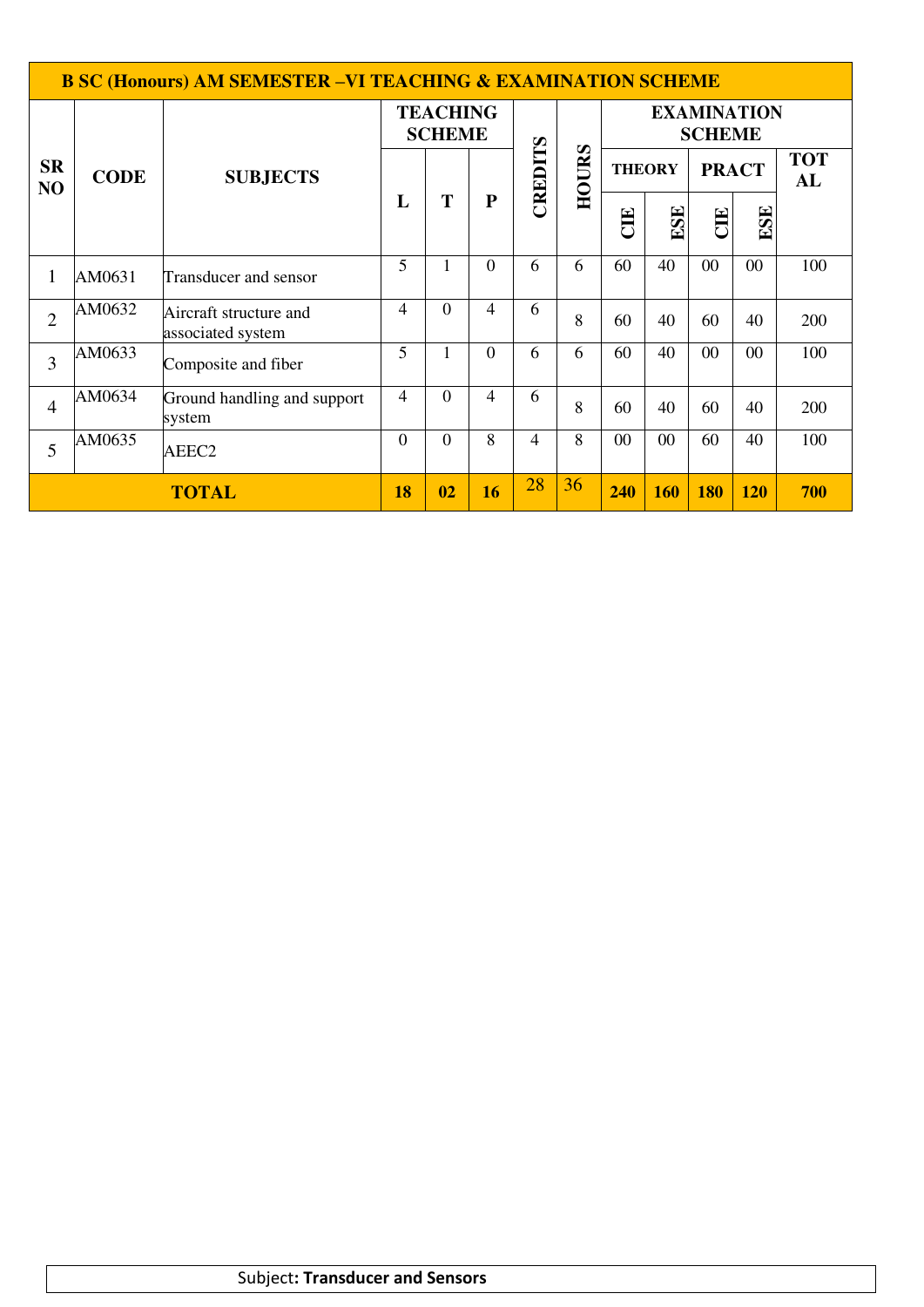|             | Program: B Sc (Honours) AM                                     |                  |                |                    | Subject Code: AM0631 |                   | Semester: VI      |              |
|-------------|----------------------------------------------------------------|------------------|----------------|--------------------|----------------------|-------------------|-------------------|--------------|
|             |                                                                |                  |                |                    |                      |                   |                   |              |
|             | <b>Examination Evaluation Scheme</b><br><b>Teaching Scheme</b> |                  |                |                    |                      |                   |                   |              |
|             |                                                                |                  |                | <b>University</b>  | <b>University</b>    | <b>Continuous</b> | <b>Continuous</b> | <b>Total</b> |
|             |                                                                |                  |                | <b>Theory</b>      | <b>Practical</b>     | <b>Internal</b>   | <b>Internal</b>   |              |
|             |                                                                |                  |                | <b>Examination</b> | Examination          | Evaluation        | <b>Evaluation</b> |              |
|             | <b>Tutorial</b>                                                | <b>Practical</b> | <b>Credits</b> |                    |                      | $(CIE)$ -         | $(CIE)$ -         |              |
| Lectu<br>re |                                                                |                  |                |                    |                      | <b>Theory</b>     | <b>Practical</b>  |              |
| 5           | 1                                                              | 0                | 6              | 40                 | 00                   | 60                | 00                | 100          |

### **Course Objectives :**

- 1. Introduction about classification of transducers.
- 2. Study about Optical Energy Domain.
- 3. Study about mechanical energy domain.
- 4. Study about thermal energy domain.
- 5. Study about magnetic energy Domain.

### **Course Outcome :**

- CO 1: Explain different types of Transducers and Sensors. [BT-2]
- CO 2: Use of Micro sensors and their application. [BT-3]
- CO 3: Categorize different types of Optical sensors. [BT-4]
- CO 4: Discuss Mechanical energy domain. [BT-2]
- CO 5: Construction of Thermocouple and its application. [BT-6]
- CO 6: List of various Magnetic Transducers and Sensors. [BT-1]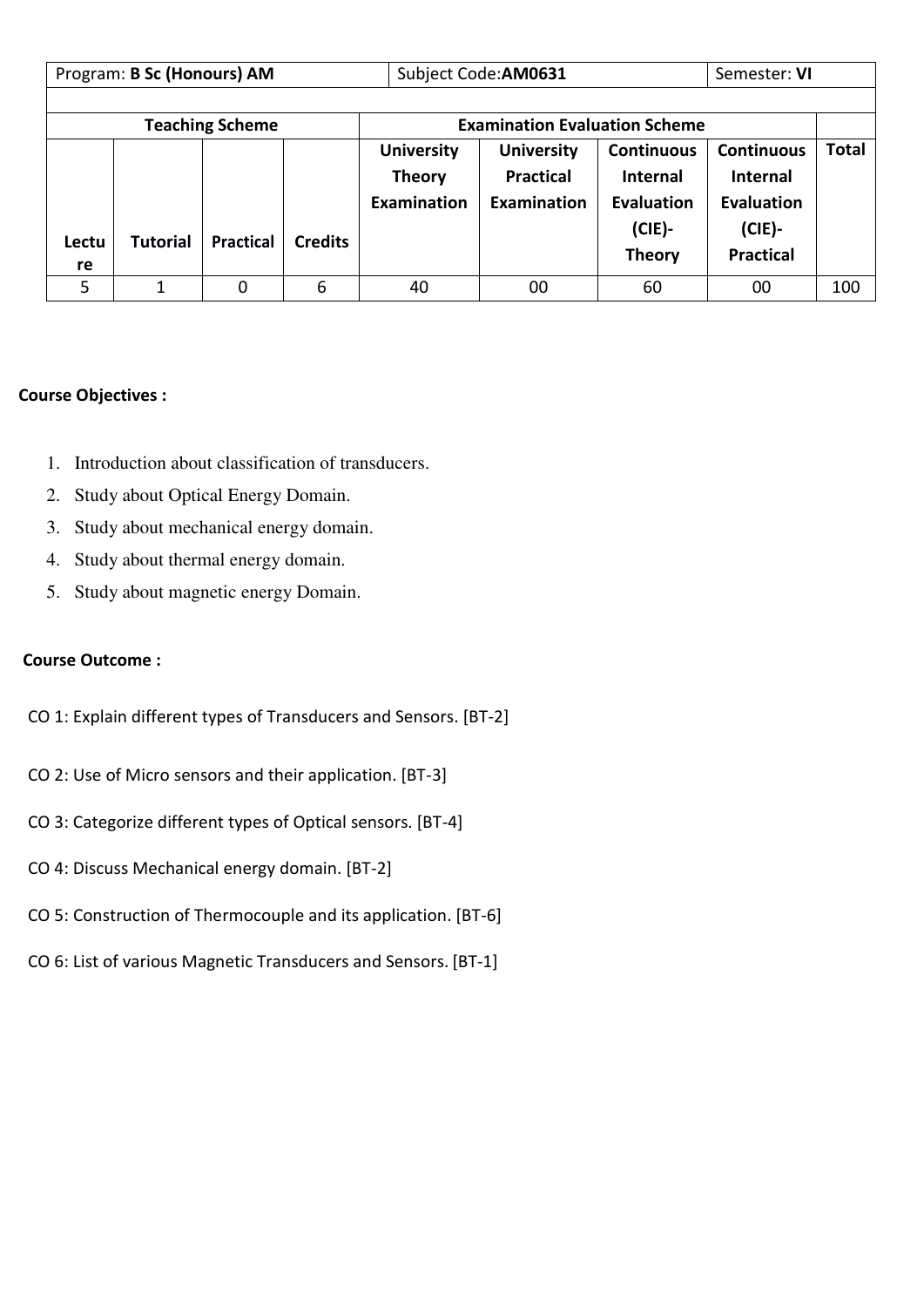### **Course Contents:**

| Unit 1 | Introduction:                                                          | <b>15 Hrs.</b> |  |  |  |  |  |  |  |
|--------|------------------------------------------------------------------------|----------------|--|--|--|--|--|--|--|
|        | Classification of transducers, Transducer descriptions, parameters,    |                |  |  |  |  |  |  |  |
|        | definitions and terminology, Introduction to Microsensors, history     |                |  |  |  |  |  |  |  |
|        | and technology of Microsensors, reasons for miniaturization, scaling   |                |  |  |  |  |  |  |  |
|        | laws,                                                                  |                |  |  |  |  |  |  |  |
| Unit 2 | <b>Optical Energy Domain</b>                                           | <b>15 Hrs.</b> |  |  |  |  |  |  |  |
|        | Physics, Photoeffects in silicon and other materials, Photoconductive  |                |  |  |  |  |  |  |  |
|        | sensors, Photovoltaic sensors, Photoemmisive sensors, Microsensors     |                |  |  |  |  |  |  |  |
|        | in the optical energy domain, semiconductor physics, Photodiodes       |                |  |  |  |  |  |  |  |
|        | and -transistors Fiberoptic sensors, Chemical sensors                  |                |  |  |  |  |  |  |  |
| Unit 3 | <b>Mechanical Energy Domain:</b>                                       | 15 Hrs.        |  |  |  |  |  |  |  |
|        | Physics, Surface acoustic waves, variable resistance sensors, strain   |                |  |  |  |  |  |  |  |
|        | gauges, piezoelectric sensors, capacitive sensors, micromechanical     |                |  |  |  |  |  |  |  |
|        | sensors, sensor mechanisms, strain gauges, accelerometers and          |                |  |  |  |  |  |  |  |
|        | gyroscopes, pressure sensors, microphones and tactile sensors.         |                |  |  |  |  |  |  |  |
| Unit 4 | <b>Thermal Energy Domain:</b>                                          | 15 Hrs.        |  |  |  |  |  |  |  |
|        | Seebeck<br>Peltier<br>effect,<br>effect,<br>effect,<br>Thomson         |                |  |  |  |  |  |  |  |
|        | Thermoresistance, Thermoresistive sensors, Thermo-mechanical,          |                |  |  |  |  |  |  |  |
|        | Thermoresistive micro sensors Bolometers and Thermopiles.              |                |  |  |  |  |  |  |  |
|        | <b>Magnetic energy Domain</b>                                          |                |  |  |  |  |  |  |  |
|        | Superconductivity, Hall Effect, Magnetoresistiviy, variable inductance |                |  |  |  |  |  |  |  |
|        | sensors, variable reluctance sensors, Hall Effect sensors, summary     |                |  |  |  |  |  |  |  |

#### **Reference Books:**

T.A. Kovacs, Micromachined Transducers Sourcebook,

WCB/McGraw-Hill, 1998 J. R. Carstens, Electrical Sensors

and Transducers, Regents/Prentice Hall, 1993.

## **List of Tutorials:**

Measurement of pressure, strain and torque using strain gauge.

Measurement of speed using Electromagnetic transducer.

Measurement of speed using photoelectric transducers

Measurement of angular displacement using Potentiometer.

Measurement using load cells.

Measurement using capacitive transducer.

Measurement using inductive transducer.

Measurement of Temperature using Temperature Sensors/RTD.

Characteristics of Hall effect sensor.

Measuring change in resistance using LDR.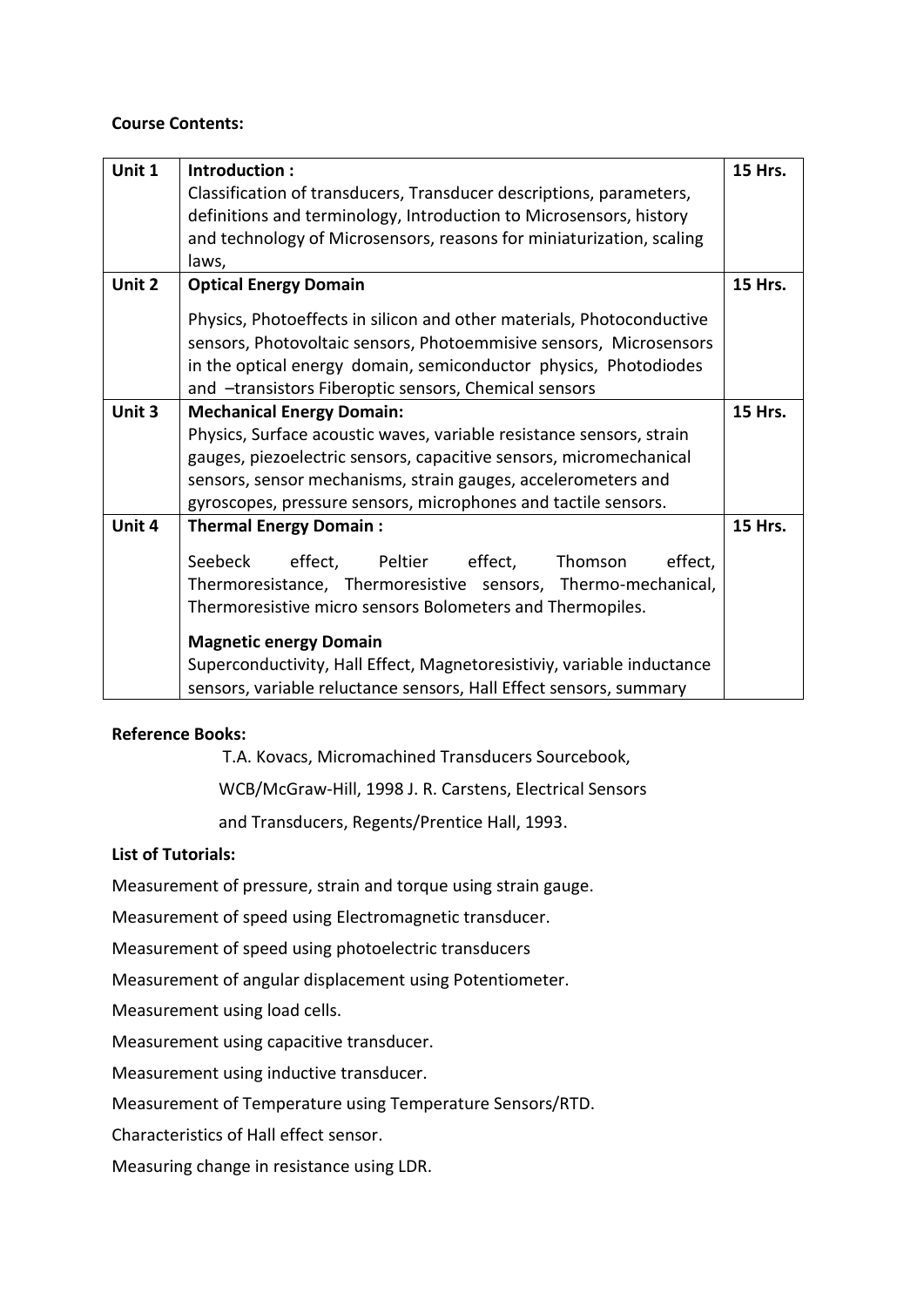| Subject: Aircraft Structure & Associated Systems |                            |                        |                |                   |                                      |                   |                   |              |
|--------------------------------------------------|----------------------------|------------------------|----------------|-------------------|--------------------------------------|-------------------|-------------------|--------------|
|                                                  | Program: B Sc (honours) AM |                        |                |                   | Subject Code: AM0632                 |                   | Semester: VI      |              |
|                                                  |                            |                        |                |                   |                                      |                   |                   |              |
|                                                  |                            | <b>Teaching Scheme</b> |                |                   | <b>Examination Evaluation Scheme</b> |                   |                   |              |
|                                                  |                            |                        |                | <b>University</b> | <b>University</b>                    | <b>Continuous</b> | <b>Continuous</b> | <b>Total</b> |
|                                                  |                            |                        |                | <b>Theory</b>     | <b>Practical</b>                     | <b>Internal</b>   | <b>Internal</b>   |              |
|                                                  |                            |                        |                | Examination       | Examination                          | Evaluation        | <b>Evaluation</b> |              |
| Lectu                                            | <b>Tutorial</b>            | <b>Practical</b>       | <b>Credits</b> |                   |                                      | $(CIE)$ -         | $(CIE)$ -         |              |
| re                                               |                            |                        |                |                   |                                      | <b>Theory</b>     | <b>Practical</b>  |              |
| 4                                                | 0                          | 4                      | 6              | 40                | 40                                   | 60                | 60                | 200          |

## **Course Objectives :**

- 1. Introduction to General term and vocabulary used in Aeronautical science
- 2. Study about Airframe Structures & general Concepts of aircraft system.
- 3. Study about different types of fasteners, Screw, bolt , rivets used in aircraft.
- 4. Study about Airframe Structures Aeroplane, Wings (ATA 57).

## C**ourse Outcome :**

- CO 1: Explain general terms used in Aeronautical science. [BT-2]
- CO 2: Classify Aircraft Structure as primary, secondary and tertiary.

[BT-4]

- CO 3: Describe Aircraft bonding and continuity. [BT-2]
- CO 4: Classify different types of Aircraft rivets and riveting methods.

[BT-4]

CO 5: Define general terminology related with Aircraft Structure.

[BT-1]

CO 6: Calculate current practice in aircraft design related to load transfer. [BT-3]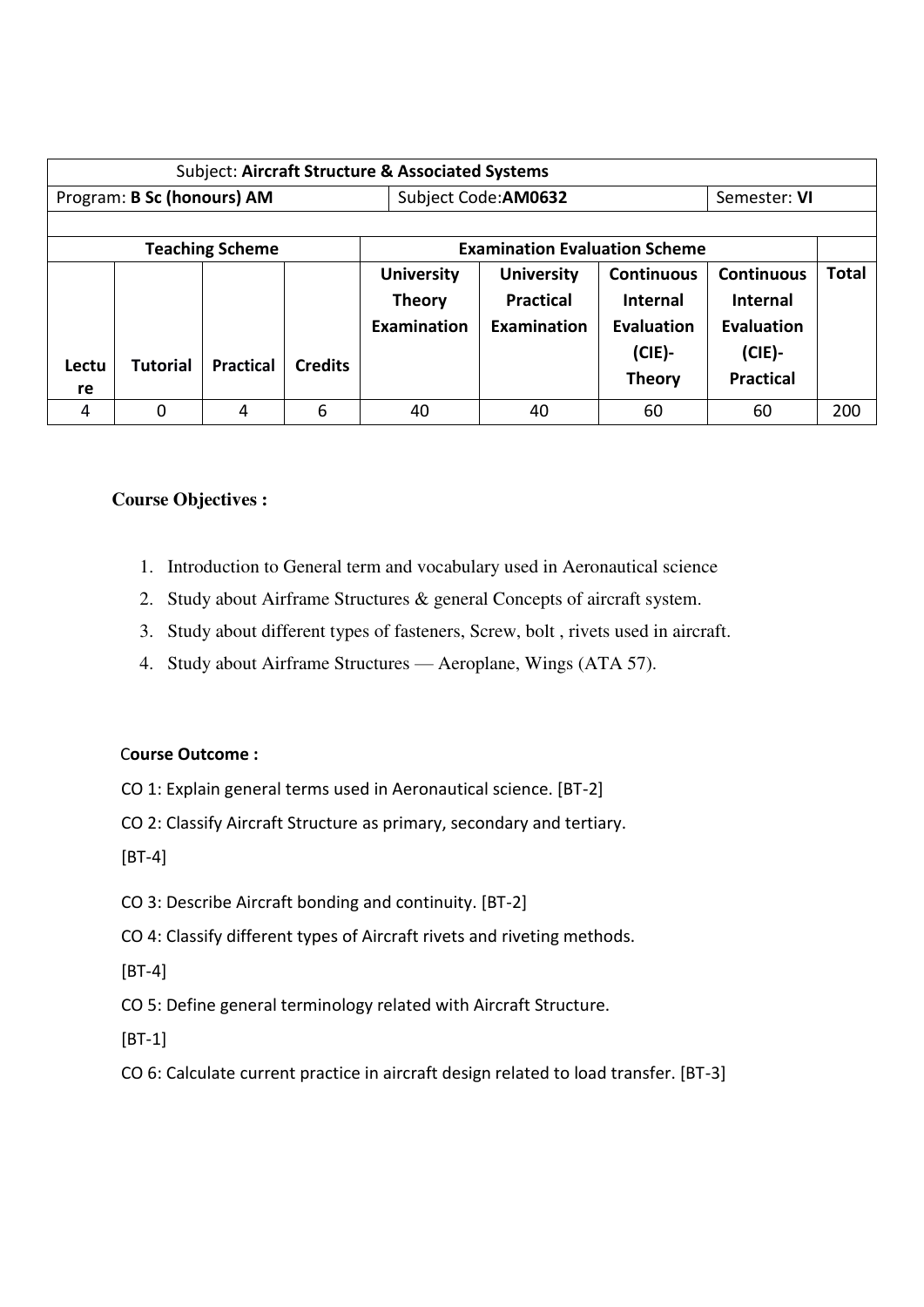# **Course content :**

| Unit 1 | <b>Introduction</b><br>General term and vocabulary<br>used in<br>to                                                                   | 15 Hrs.        |  |  |  |  |  |  |  |
|--------|---------------------------------------------------------------------------------------------------------------------------------------|----------------|--|--|--|--|--|--|--|
|        | <b>Aeronautical science</b>                                                                                                           |                |  |  |  |  |  |  |  |
|        | Introduction to aircraft technical literature. Introduction to ATA                                                                    |                |  |  |  |  |  |  |  |
|        | system                                                                                                                                |                |  |  |  |  |  |  |  |
|        | Introduction to aircraft, major aircraft components, aircraft systems                                                                 |                |  |  |  |  |  |  |  |
|        | and their functions reference lines, station and zone identification                                                                  |                |  |  |  |  |  |  |  |
|        | systems                                                                                                                               |                |  |  |  |  |  |  |  |
| Unit 2 | <b>Airframe Structures — General Concepts</b>                                                                                         | 15 Hrs.        |  |  |  |  |  |  |  |
|        | Airworthiness requirements for structural strength; Structural                                                                        |                |  |  |  |  |  |  |  |
|        | classification, primary, secondary and tertiary; Fail safe, safe life,                                                                |                |  |  |  |  |  |  |  |
|        | damage tolerance concepts; Stress, strain, bending, compression,                                                                      |                |  |  |  |  |  |  |  |
|        | shear, torsion, tension, hoop stress, fatigue; Lightning strike                                                                       |                |  |  |  |  |  |  |  |
|        | protection provision. Drains and ventilation provisions, System                                                                       |                |  |  |  |  |  |  |  |
|        | installation provisions. Aircraft bonding and continuity.                                                                             |                |  |  |  |  |  |  |  |
|        | Construction methods of: stressed skin fuselage, formers, stringers,                                                                  |                |  |  |  |  |  |  |  |
|        | longerons, bulkheads, frames, doublers, struts, ties, beams, floor                                                                    |                |  |  |  |  |  |  |  |
|        | structures, reinforcement, methods of skinning, anti-corrosive                                                                        |                |  |  |  |  |  |  |  |
|        | protection, wing, empennage and engine attachments; Describe                                                                          |                |  |  |  |  |  |  |  |
|        | current practice in aircraft design related to load transfer, load path                                                               |                |  |  |  |  |  |  |  |
|        | continuity and reduction of stress raisers in pressurized fuselages.                                                                  |                |  |  |  |  |  |  |  |
| Unit 3 | <b>Fasteners used on aircraft</b>                                                                                                     | <b>15 Hrs.</b> |  |  |  |  |  |  |  |
|        | <b>Fasteners, Screw threads</b>                                                                                                       |                |  |  |  |  |  |  |  |
|        | Screw nomenclature; Thread forms, dimensions and tolerances for<br>standard threads used in aircraft; measuring screw threads;        |                |  |  |  |  |  |  |  |
|        | <b>Bolts, studs and screws</b>                                                                                                        |                |  |  |  |  |  |  |  |
|        | Bolt types: specification, identification and marking of aircraft bolts,                                                              |                |  |  |  |  |  |  |  |
|        | international standards;                                                                                                              |                |  |  |  |  |  |  |  |
|        | Nuts: self-locking, anchor, standard types; Machine screws: aircraft                                                                  |                |  |  |  |  |  |  |  |
|        | specifications;                                                                                                                       |                |  |  |  |  |  |  |  |
|        | Studs: types and uses, insertion and removal; Self tapping screws,                                                                    |                |  |  |  |  |  |  |  |
|        | dowels.                                                                                                                               |                |  |  |  |  |  |  |  |
|        | Aircraft rivets                                                                                                                       |                |  |  |  |  |  |  |  |
|        | Types of solid and blind rivets: specifications and identification,                                                                   |                |  |  |  |  |  |  |  |
|        | heat treatment.                                                                                                                       |                |  |  |  |  |  |  |  |
|        | <b>Riveting</b>                                                                                                                       |                |  |  |  |  |  |  |  |
|        | Riveted joints, rivet spacing and pitch; Tools used for riveting and                                                                  |                |  |  |  |  |  |  |  |
|        | dimpling Inspection of riveted joints.                                                                                                |                |  |  |  |  |  |  |  |
| Unit 4 | <b>Structural Assembly</b>                                                                                                            | <b>15 Hrs.</b> |  |  |  |  |  |  |  |
|        | Structural assembly techniques: riveting, bolting, bonding methods<br>of surface protection, such as chromating, anodising, painting; |                |  |  |  |  |  |  |  |
|        | Surface cleaning.                                                                                                                     |                |  |  |  |  |  |  |  |
|        | Airframe symmetry: methods of alignment and symmetry checks.                                                                          |                |  |  |  |  |  |  |  |
|        | Complete airframe for symmetry fuselage for twist and bending,                                                                        |                |  |  |  |  |  |  |  |
|        | vertical stabiliser for alignment wings and horizontal stabilisers for                                                                |                |  |  |  |  |  |  |  |
|        | dihedral and incidence                                                                                                                |                |  |  |  |  |  |  |  |
|        | <b>Airframe Structures — Aeroplane</b>                                                                                                |                |  |  |  |  |  |  |  |
|        | Fuselage (ATA 52/53/56) :Construction and pressurisation sealing;                                                                     |                |  |  |  |  |  |  |  |
|        | Wing, stabiliser, pylon and undercarriage attachments; Seat                                                                           |                |  |  |  |  |  |  |  |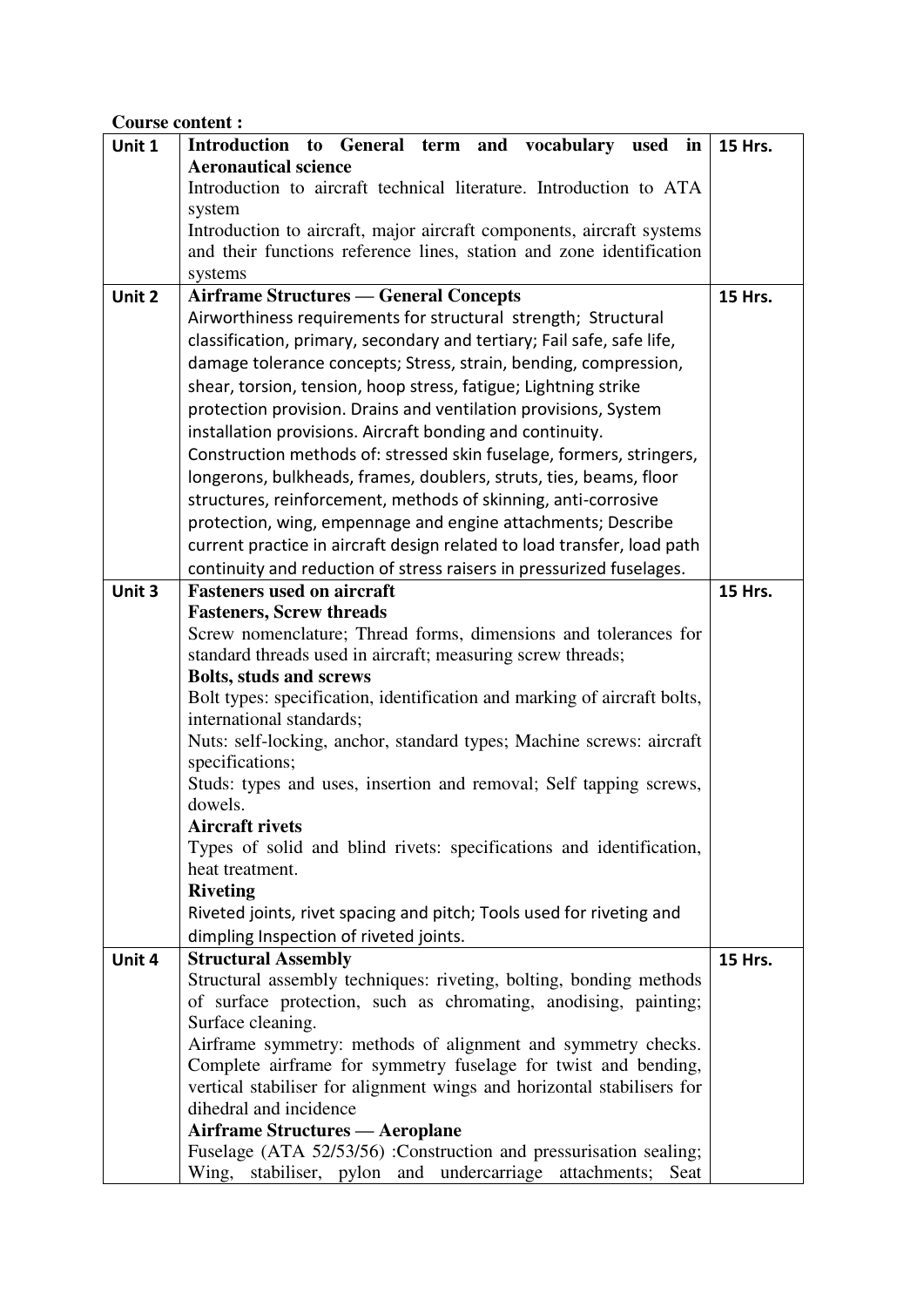installation and cargo loading system; Doors and emergency exits: construction, mechanisms, operation and safety devices; Windows and windscreen construction and mechanisms. **Wings (ATA 57)**  Anhedral, dihedral incidence angle interplane struts longitudinal dihedral rigging position, stagger, wash in, washout Construction; Fuel storage; Landing gear, pylon, control surface and high lift/drag attachments.

**Stabilizers Construction; Control surface attachment. Flight Control Surfaces (ATA 55/57) Construction and attachment; Balancing — mass and aerodynamic. Nacelles/Pylons (ATA 54) Construction; Firewalls; Engine mounts.** 

# **Reference Books:**

Dictionary of Aeronautical terms (Dale Crane)

Aircraft handbook FAA ( AC 65-15 A )

Aircraft structure Ch. 01 ( FAA )

Aircraft Construction Repair and Inspection-By Joe Christy Aviation Maintenance Technician Hand book by FAA Aircraft Maintenance and Repair- Delp/Bent/McKinley, AC 43.1B

# **List of Practical**

- 1 Identifying aircraft reference lines, station and zone numbers
- 2 Identification of major structural members of fixed wing aircraft. Loads on major structural members.
- 3 Identification of detail structural members of aircraft and loads acting on these structural members
- 4 Aircraft structure construction
- 5 Aircraft structural assembly, joints and lightning protection

6 Identification of components of flight control surfaces and methods of mass balancing.

- 7 Control surface, landing gear and engine attachment
- 8 Identification of type of Fuselage and method of pressure sealing. Identification of Pressure bulkheads and unpressurised bulkheads
- 9 Common structural defects, simple inspection technique and recording
- 10 Types of rivets, defects. Inspection of riveted joints and structure
- 11 Construction (Modelling) of various types structural joints
- 12 Check aircraft symmetry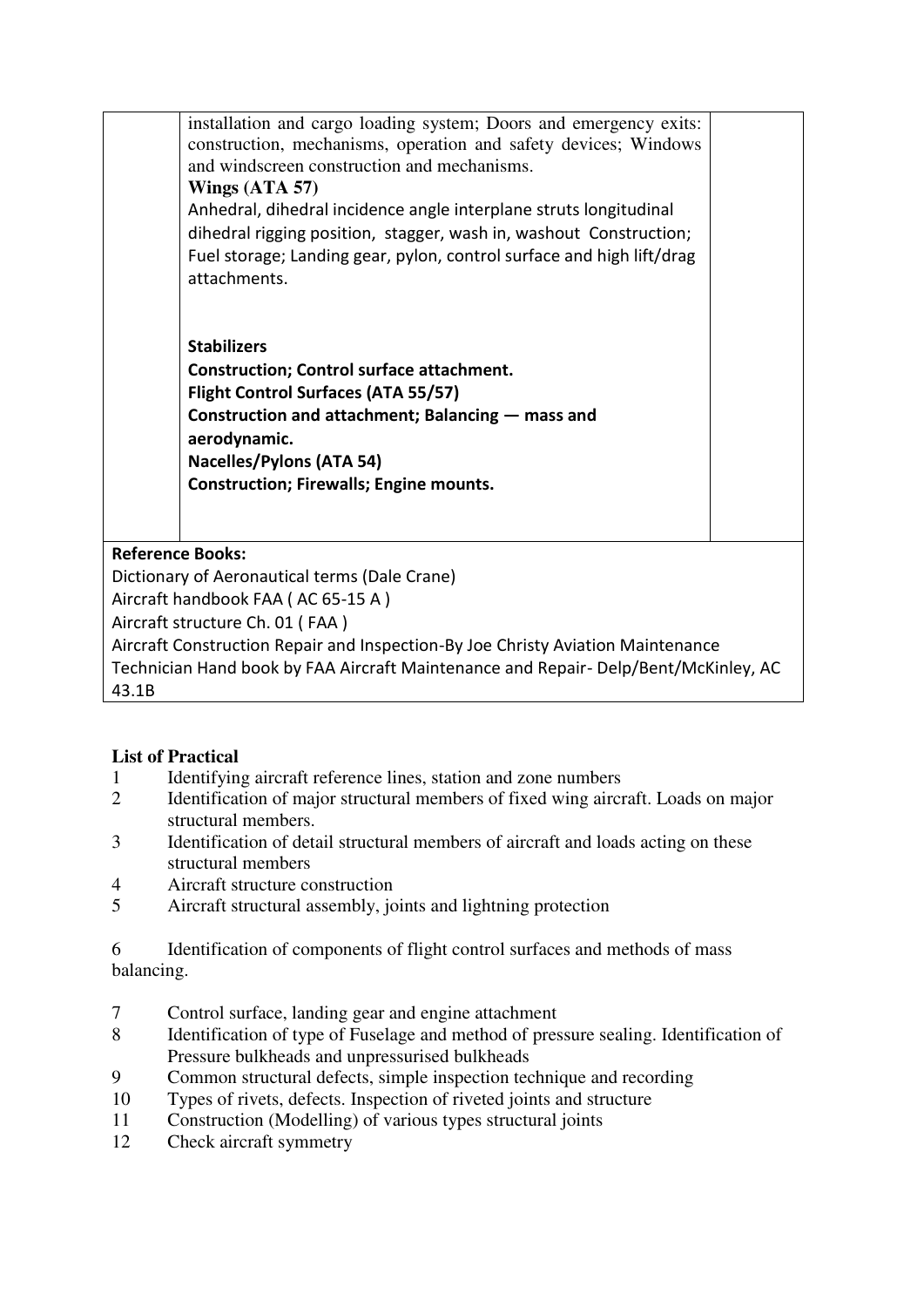|             |                            |                        |                | Subject: Composites & Fibers |                                      |                   |                   |              |
|-------------|----------------------------|------------------------|----------------|------------------------------|--------------------------------------|-------------------|-------------------|--------------|
|             | Program: B Sc (Honours) AM |                        |                |                              | Subject Code:AM0633                  |                   | Semester: VI      |              |
|             |                            |                        |                |                              |                                      |                   |                   |              |
|             |                            | <b>Teaching Scheme</b> |                |                              | <b>Examination Evaluation Scheme</b> |                   |                   |              |
|             |                            |                        |                | <b>University</b>            | <b>University</b>                    | <b>Continuous</b> | <b>Continuous</b> | <b>Total</b> |
|             |                            |                        |                | <b>Theory</b>                | <b>Practical</b>                     | <b>Internal</b>   | <b>Internal</b>   |              |
|             |                            |                        |                | <b>Examination</b>           | <b>Examination</b>                   | <b>Evaluation</b> | <b>Evaluation</b> |              |
|             |                            | <b>Practical</b>       | <b>Credits</b> |                              |                                      | $(CIE)$ -         | $(CIE)$ -         |              |
| Lect<br>ure | <b>Tutorial</b>            |                        |                |                              |                                      | <b>Theory</b>     | <b>Practical</b>  |              |
| 5           |                            | 00                     | 06             | 40                           | 00                                   | 60                | 00                | 100          |
|             |                            |                        |                |                              |                                      |                   |                   |              |

### **Course Objectives:**

- 1. Introduction to Composite Materials
- 2. Manufacture techniques of composites materials.
- 3. Behaviour of unidirectional composites materials.
- **4.** Analysis and strength of an orthotropic lamina.

### **Course Outcomes:**

CO 1: Explain different types of composite materials and its manufacturing process. [BT-2]

- CO 2: List out types of fiber and matrix materials. [BT-1]
- CO 3: Calculate the value of different parameters of unidirectional composites. [BT- 3]
- CO 4: Compare all inspection techniques and interpretation of results. [BT-5]
- CO 5: Analyze strength of an orthotropic lamina and laminated composite materials. [BT-4]
- CO 6: Create new ideas to improve properties of composite materials. [BT-6]

#### **Course Content :**

| Unit 1 | PART <sub>1</sub>                                                    | <b>15 Hrs.</b> |
|--------|----------------------------------------------------------------------|----------------|
|        | Introduction to Composite Materials; Classification of composites,   |                |
|        | particulate composites, fibrous composites. Use of fiber reinforced  |                |
|        | composites;                                                          |                |
|        | PART <sub>2</sub>                                                    |                |
|        | Fiber, matrices and manufacture of composites; properties of various |                |
|        | type of fibres like glass, Kevlar, Carbon and Graphite, methods of   |                |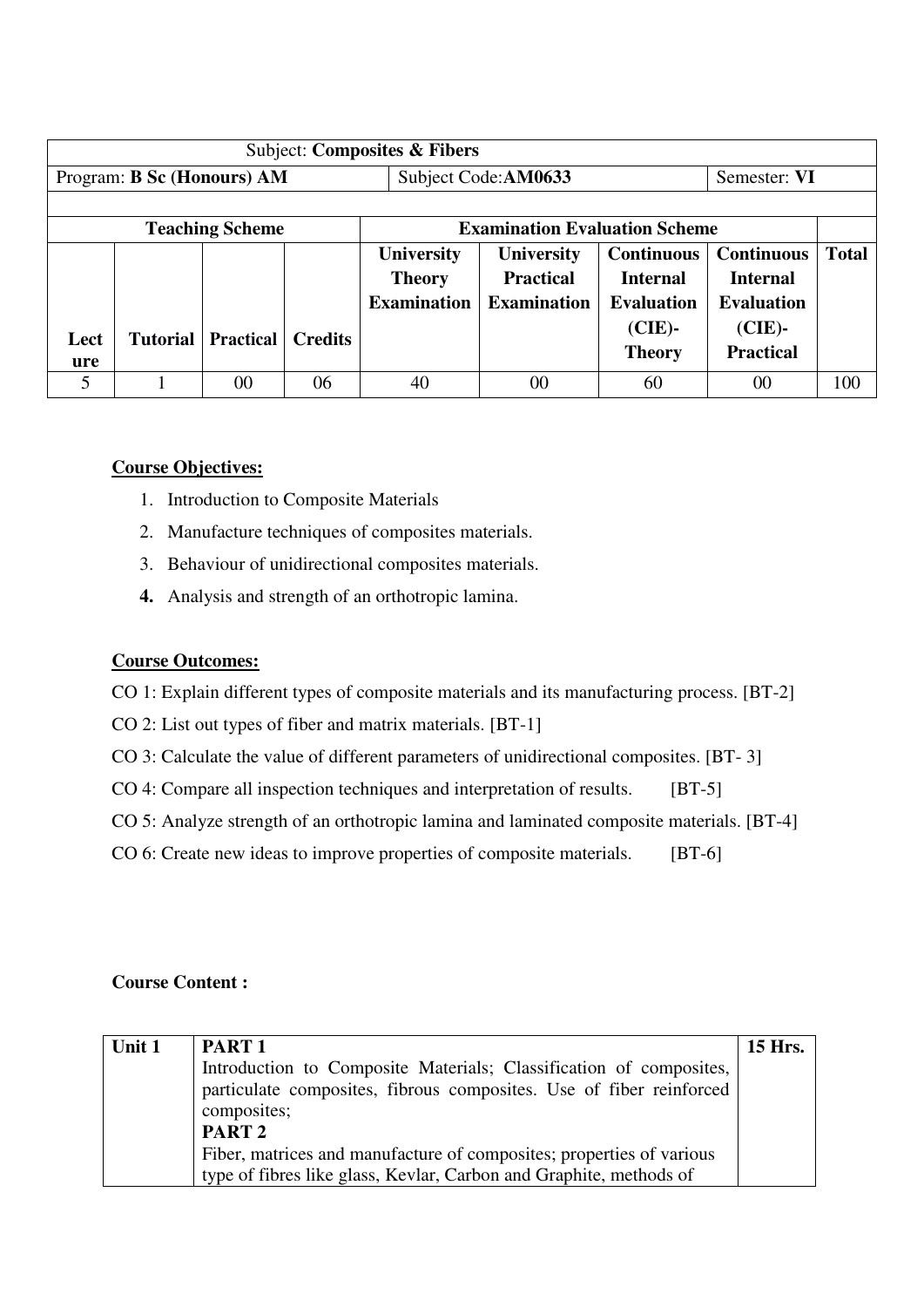|        | manufacture, surface treatment of fiber, various forms of fibers,<br>matrix materials, polymers: Thermosetting and thermoplastic                                                                                                                                                                                                                                                                                                                                                                                                                                                                                                                                      |                |
|--------|-----------------------------------------------------------------------------------------------------------------------------------------------------------------------------------------------------------------------------------------------------------------------------------------------------------------------------------------------------------------------------------------------------------------------------------------------------------------------------------------------------------------------------------------------------------------------------------------------------------------------------------------------------------------------|----------------|
|        | polymers, properties of polymers like epoxies, phenolic, polyester                                                                                                                                                                                                                                                                                                                                                                                                                                                                                                                                                                                                    |                |
|        | peek etc.                                                                                                                                                                                                                                                                                                                                                                                                                                                                                                                                                                                                                                                             |                |
| Unit 2 | PART <sub>3</sub>                                                                                                                                                                                                                                                                                                                                                                                                                                                                                                                                                                                                                                                     | 15 Hrs.        |
|        | Manufacture techniques of composites: hand lay-up technique,<br>pressure bag and vacuum bag moulding techniques, puftrusion, resin-<br>transfer moulding, injection moulding, Bulk moulding compound,<br>sheet moulding compound.<br>PART <sub>4</sub><br>Behaviour of unidirectional composites : volume traction, weight<br>density of composites, Micromechanics<br>traction,<br>approach,<br>longitudinal strength and stiffness, factors affecting longitudinal<br>stiffness, transverse strength and stiffness, sheer<br>and<br>strength                                                                                                                        |                |
|        | modulus and strength, Poisson's ratio, effect of fiber dimension and<br>distribution on strength and stiffness, Halpin-Tsai                                                                                                                                                                                                                                                                                                                                                                                                                                                                                                                                           |                |
|        | equations.                                                                                                                                                                                                                                                                                                                                                                                                                                                                                                                                                                                                                                                            |                |
| Unit 3 | PART <sub>5</sub>                                                                                                                                                                                                                                                                                                                                                                                                                                                                                                                                                                                                                                                     | <b>15 Hrs.</b> |
|        | Analysis and strength of an orthotropic lamina : strain relations and<br>engineering constants, relation between engineering constants and<br>stiffness coefficients, strength of an orthotropic lamina, failure<br>theories, Analysis of laminated composites, laminate orientation code,<br>stress and strain variation in a laminate, properties of symmetric, cross<br>ply angle-ply and quasi isotropic analysis of laminate after initial<br>failure, hygrothermal behaviour of laminates.<br>PART <sub>6</sub><br>Thermal and moisture expansion coefficients, transport properties,<br>mass diffusion. Short fiber composites: approximate analysis of stress |                |
|        | transfer, average fiber stress, modulus and strength of short fiber<br>composites.                                                                                                                                                                                                                                                                                                                                                                                                                                                                                                                                                                                    |                |
| Unit 4 | PART <sub>7</sub>                                                                                                                                                                                                                                                                                                                                                                                                                                                                                                                                                                                                                                                     | 15 Hrs.        |
|        | Inspection techniques and interpretation of results : ultrasonic<br>techniques, Acoustic emission techniques, X - ray radiography, CT<br>Scan                                                                                                                                                                                                                                                                                                                                                                                                                                                                                                                         |                |

## **Reference Books**

R.M. Jones, Mechanics of Composite Materials, Technomic Publication.

B.D. Agarwal and L.J. Broutman, Analysis and Performance of Fibre Composites, John Wiley & Sons.

Non-Destructive Test and Evaluation of Materials, Prasad J and C.G Krishnadas Nair Non-Destructive Testing Handbook, Vol 1. Aerospace NDT – The American Society for Non-destructive Testing.

# **List of Practicals:**

- **1** Identify various composite material glass, Kevlar, Carbon, Graphite, fibers and matrices and their application in aircraft
- **2** Identify various types of defects in composite structure
- **3** Inspection simple and common technique, identification and analysis of common defects in composite structures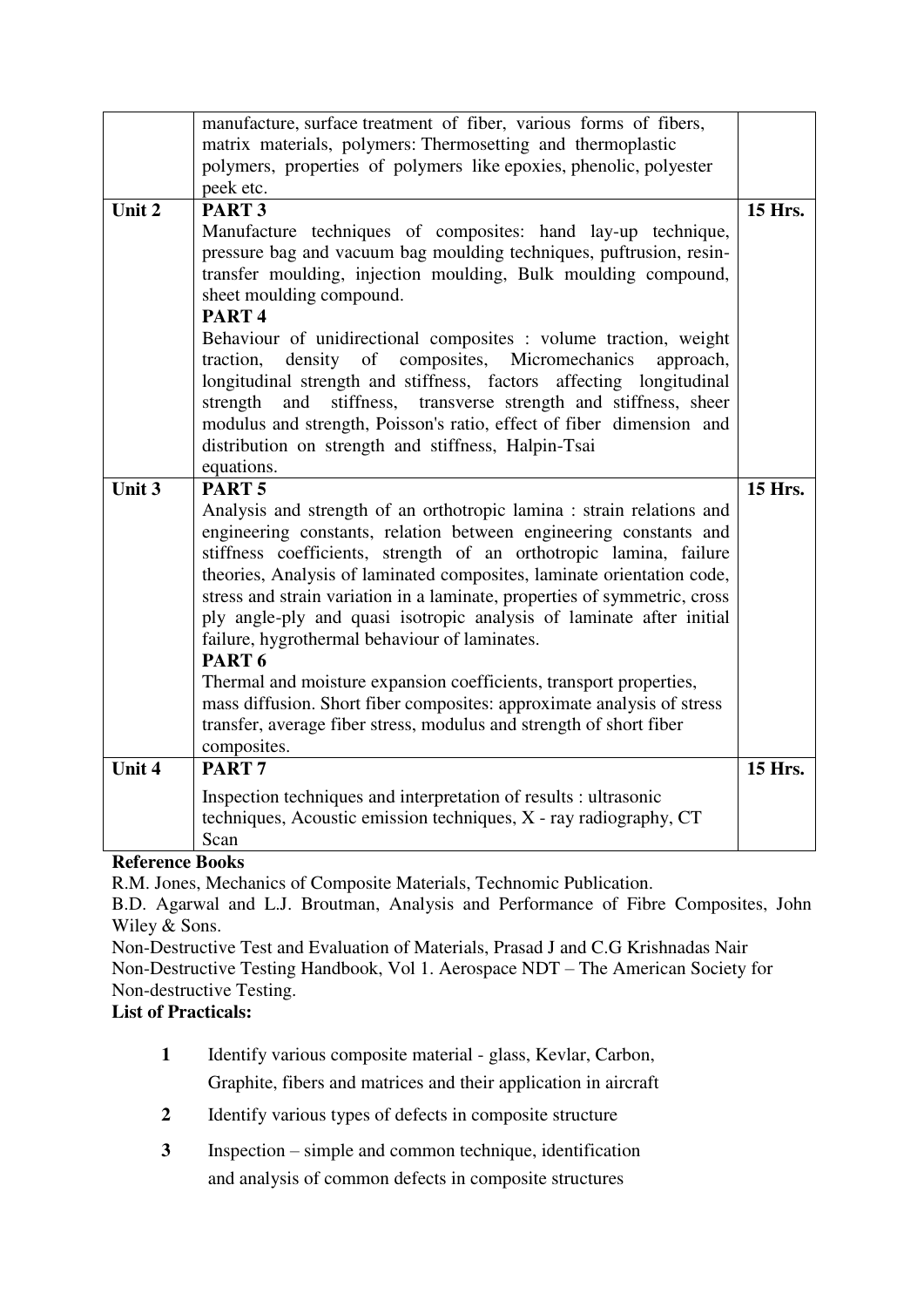- Ultrasonic techniques in detecting defects in composite structure
- Radiography technique in detecting defects in composite structure
- CT Scan technique in detecting defects in composite structure
- Tools and consumables, including repair material for composite workshops.
- General layout and environmental requirements of composite workshop. Safety precaution. Material storage, life control and handling
- Workshop Techniques of basic composites repair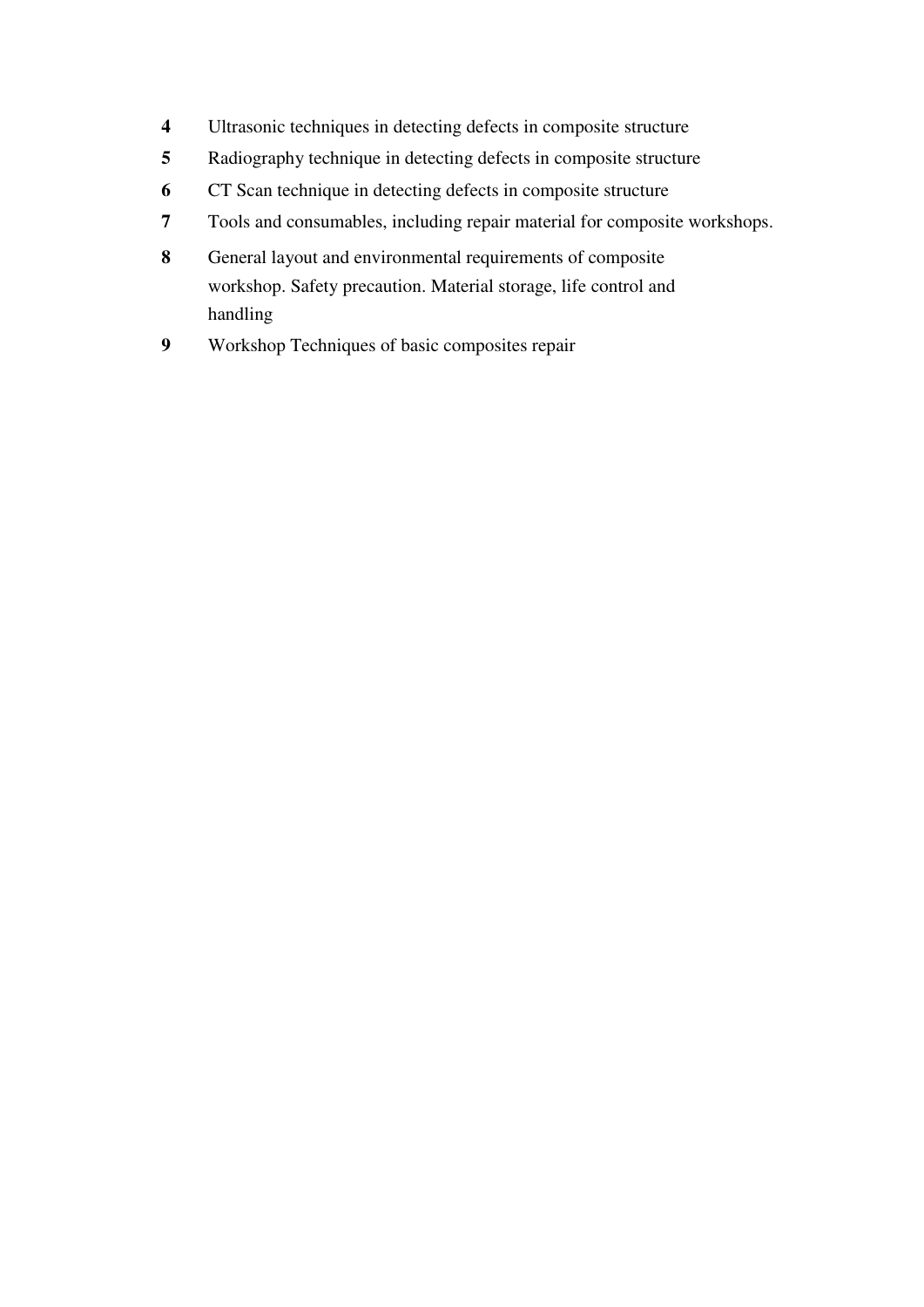| Subject: Ground handling, safety and support system |                 |                        |                |                    |                                      |                   |                   |              |
|-----------------------------------------------------|-----------------|------------------------|----------------|--------------------|--------------------------------------|-------------------|-------------------|--------------|
| Program: B Sc (Honours) AM                          |                 |                        |                |                    | Subject Code: AM0634                 |                   | Semester: VI      |              |
|                                                     |                 |                        |                |                    |                                      |                   |                   |              |
|                                                     |                 | <b>Teaching Scheme</b> |                |                    | <b>Examination Evaluation Scheme</b> |                   |                   |              |
|                                                     |                 |                        |                | <b>University</b>  | <b>University</b>                    | <b>Continuous</b> | <b>Continuous</b> | <b>Total</b> |
|                                                     |                 |                        |                | <b>Theory</b>      | <b>Practical</b>                     | <b>Internal</b>   | <b>Internal</b>   |              |
|                                                     |                 |                        |                | <b>Examination</b> | Examination                          | <b>Evaluation</b> | Evaluation        |              |
|                                                     | <b>Tutorial</b> | <b>Practical</b>       | <b>Credits</b> |                    |                                      | $(CIE)$ -         | $(CIE)$ -         |              |
| Lectu<br>re                                         |                 |                        |                |                    |                                      | <b>Theory</b>     | <b>Practical</b>  |              |
| 4                                                   | O               | 4                      | 6              | 40                 | 40                                   | 60                | 60                | 200          |

# **Course Objective:**

- 1. Study about general knowledge about ground handling of Aircraft, Aircraft Safety.
- 2. Maintenance and handling of ground equipment's used in aircraft.
- 3. Knowledge of safety and fire precautions to be observed during maintenance including refuelling,
- 4. Maintenance of landing gear (L/G), Shock strut charging and bleeding
- 5. Maintenance of L/G brakes.

## **Course Outcome:**

- CO 1: Explain Airfield lightning system, Aircraft rescue and fire fighting. [BT-2]
- CO 2: Demonstrate maintenance and handling procedures of ground equipment. [BT-3]
- CO 3: Perform experiment for different rigging procedures. [BT-3]
- CO 4: Assemble and maintenance of Landing gear. [BT6]
- CO 5: Identify the signals given by tower at Airport. [BT-1]
- CO 6: Classify different types of Air conditioning and heating unit. [BT-4]

## **Course Content:**

| Unit 1 | General knowledge of ground handling of Aircraft, Aircraft Safety; 15        |  |
|--------|------------------------------------------------------------------------------|--|
|        | Mooring, Jacking, Levelling, Hoisting of aircraft, Towing, Mooring of   Hrs. |  |
|        | an a/c during adverse conditions. Aircraft cleaning and maintaining.         |  |
|        |                                                                              |  |
|        | Brief knowledge of airport and its procedures. Control tower, Dispersal      |  |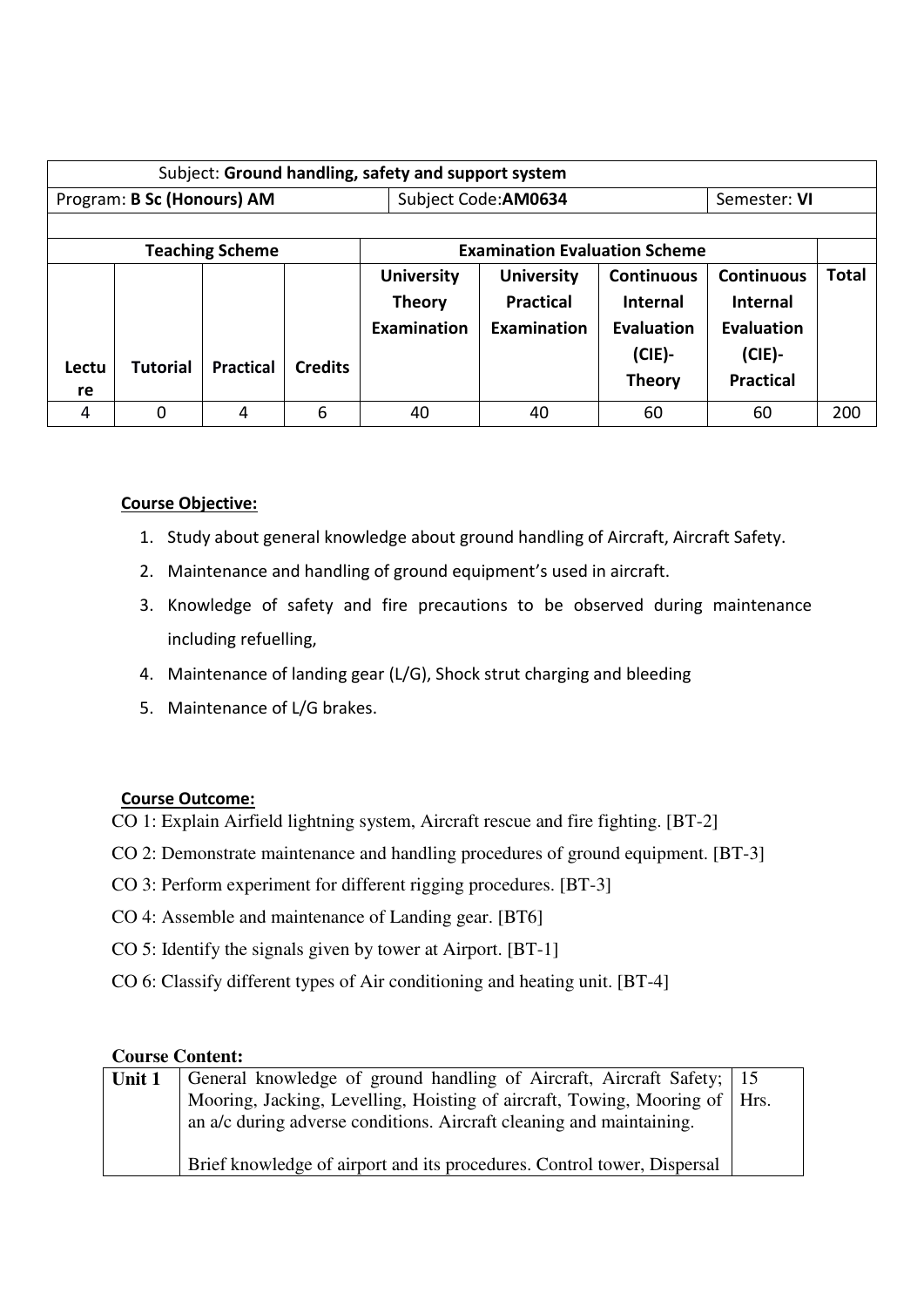|        | areas, Aprons, Tarmac, Taxy track, Runway and its ends. Approach                   |      |
|--------|------------------------------------------------------------------------------------|------|
|        | and clear zone layout. Brief knowledge of the signals given by the                 |      |
|        | control tower. Knowledge of Airfield lighting system, Aircraft Rescue              |      |
|        | $&$ Fire Fighting.                                                                 |      |
| Unit 2 | Maintenance and handling of ground equipment's used in maintenance                 | 15   |
|        | of aircraft. Compressors, Portable hydraulic test stands, Electrical               | Hrs. |
|        | power supply equipment, charging trolley. Air-conditioning and                     |      |
|        | Heating unit, Ground support air start unit. Pressure oil unit, Fire               |      |
|        | extinguishers, jacks, Hoisting cranes/gantry, Ladders, Platforms,                  |      |
|        | Trestles, and Chocks.                                                              |      |
| Unit 3 | Knowledge of safety and fire precautions to be observed during                     | 15   |
|        | maintenance including refuelling, defueling $\&$ engine<br>start.                  | Hrs. |
|        | Maintenance of hydraulic accumulators, reservoirs and filters.                     |      |
|        |                                                                                    |      |
|        | Rigging of flight control surfaces and duplicate inspection; Rigging               |      |
|        | checks-Angular alignment checks and symmetry checks, Knowledge                     |      |
|        | and use of Tensiometers, Protractors etc. Rigging of engine and                    |      |
|        | propeller control.                                                                 |      |
| Unit 4 | Maintenance of landing gear (L/G), Shock strut charging and bleeding,              | 15   |
|        | Maintenance of L/G brakes i.e., Dragging, Grabbing, Fading, Brakes                 | Hrs. |
|        | and excessive brake pedal travel. Maintenance on wheels, tyres and                 |      |
|        | tubes <i>i.e.</i> , dismantling, inspection, assembling, inflating, inspection and |      |
|        | installation Storage of Rotables.                                                  |      |

### **Text Books :**

Dictionary of Aeronautical terms (Dale Crane) Aircraft handbook FAA ( AC 65-15 A ) Aircraft structure Ch. 01 ( FAA )

Aircraft Construction Repair and Inspection-By Joe Christy Aviation Maintenance Technician Hand book by FAA Aircraft Maintenance and Repair- Delp/Bent/McKinley, AC 43.1B

#### **Reference books:**

 General Handbook AC65-9A Airframe Handbook AC 65-15A

#### **List of Tutorial:**

Hydraulic system bleeding, replenish fluid reservoir and handling

- 1 precautions
- 2 Hydraulic accumulator charging
- 3 Use of ground power unit and checks Identification and control of various types of fires, practicing fire
- 4 extinguishing

Practical on headset communication during arrival and departure of aircraft

5 &

Identification of aircraft hazard zones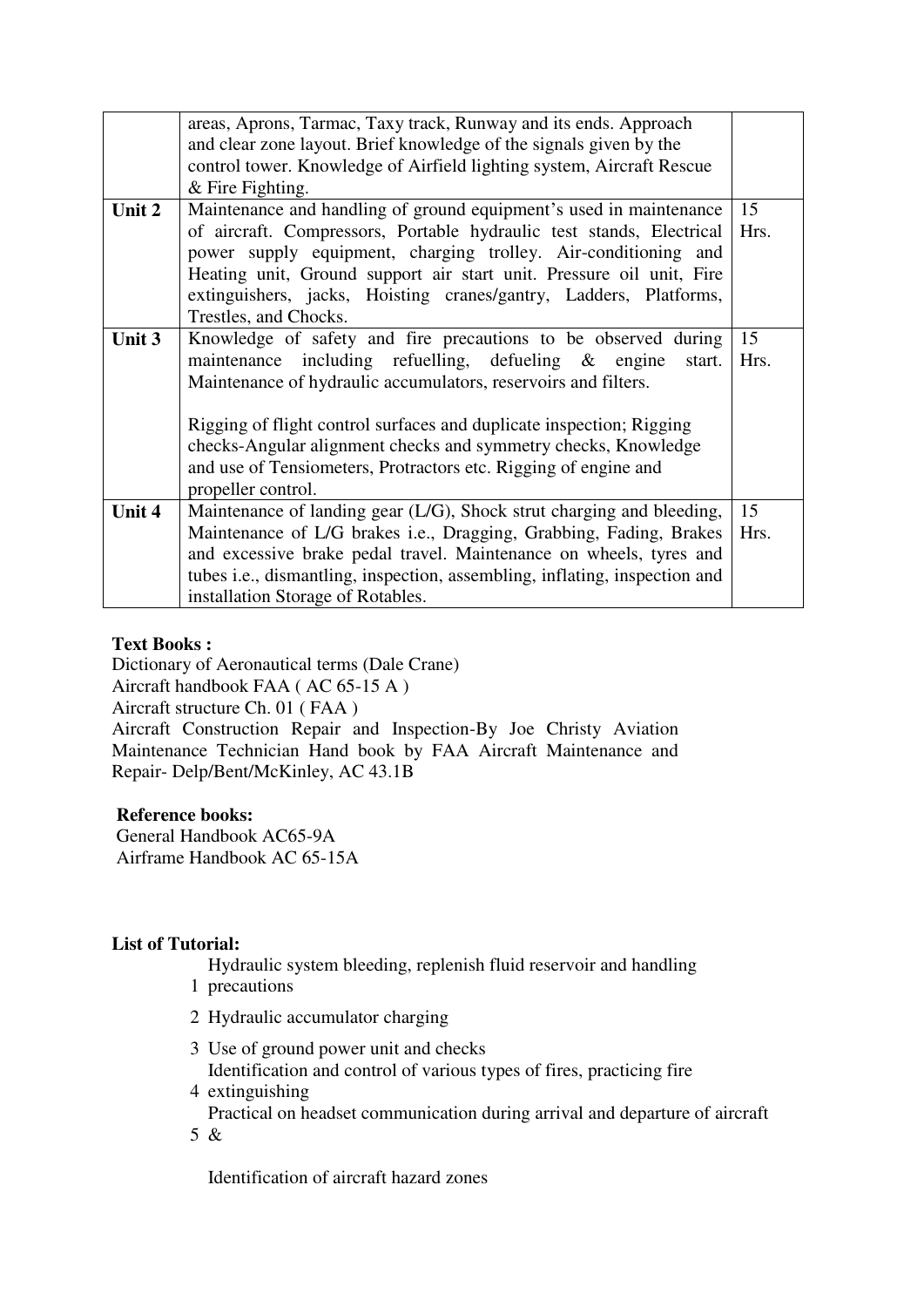- 6 Fuel sample check and refueling
- 7 Flight control system lubrication
- 8 Landing gear system lubrication
- 9 Landing gear oleo charging
- 10 Tyre pressure check
- 11 Aircraft parking and mooring